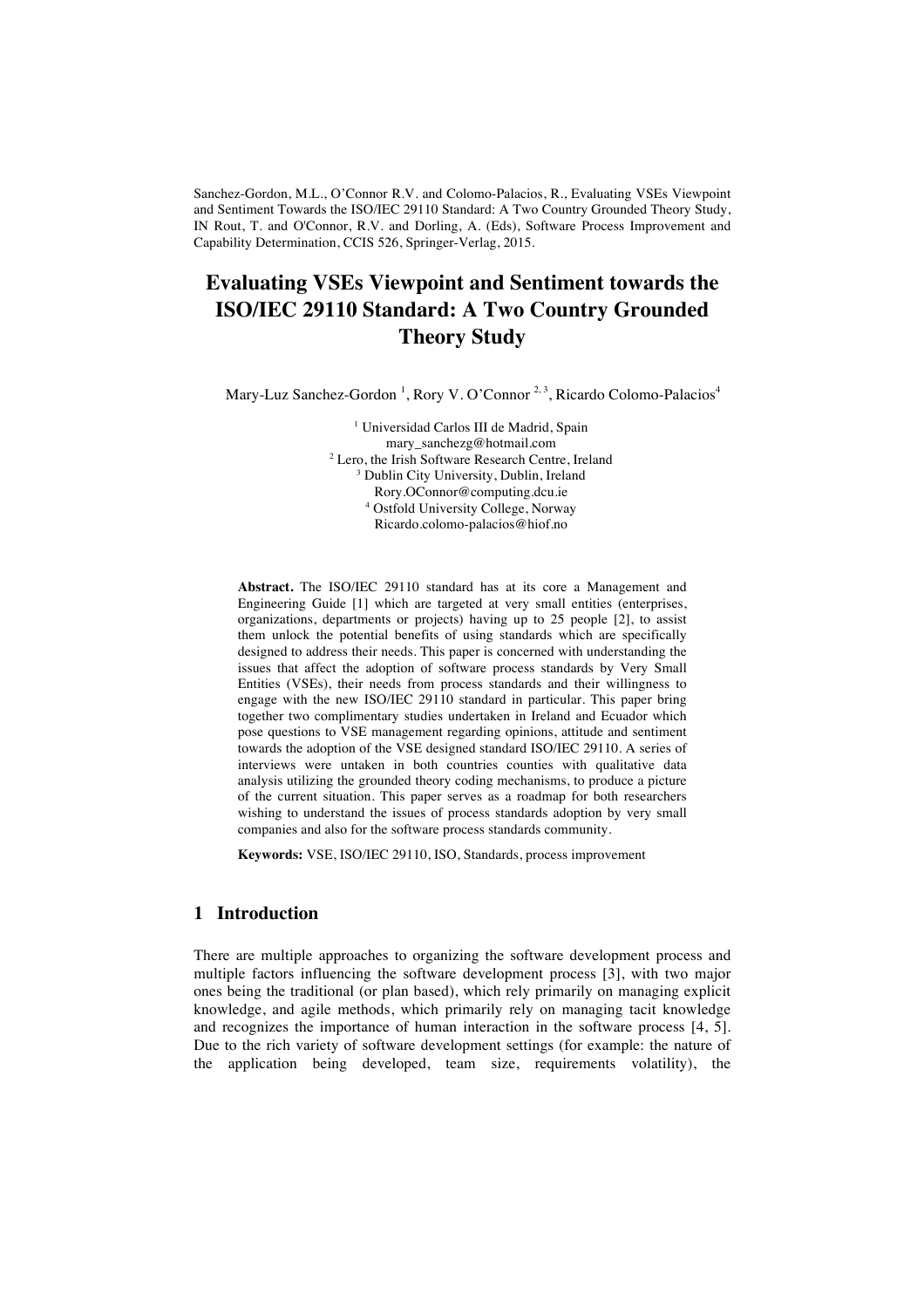implementation of a set of practices for software development may be quite different from one setting to another [6].

Projects are the cornerstone of all business activities in small and very small companies. Firms must complete various projects to achieve their financial goals and obtain information. Business owners and managers have only one attempt executing a project successfully. Hence, the process must be carefully thought out and planned. In their study into why software projects fail [7] have shown that software specialists spend about 40 to 50 percent of their time on avoidable rework rather than on what they call value-added work, which is basically work that's done right the first time

Administering software development is usually achieved through the introduction of a software project management process. However, implementing software project management controls in very small software companies is a major challenge. This paper introduces the project management practices in the newly published ISO/IEC 29110 [1] standard Software Process Lifecycles for Very Small Entities. The following sections discuss the role of project management in general, the structure of ISO/IEC standard and its project management practices.

#### **1.1 Research Problem**

In the current economic environment software quality is increasingly being seen as a subject of concern for growth and evolution of software companies in general, no matter what the size. Further quality orientated process approaches and standards are maturing and gaining acceptance in many companies. However, the use of ISO/IEC systems and software engineering standards remains limited to a few of the most popular ones. VSE specific standards such as *ISO/IEC 29110 Software Process Lifecycles for Very Small Entities* has been developed to assist and encourage very small software organization in assessing and improving their software.

This paper is concerned with understanding VSEs issues regarding adoption of standards, their needs from process standards and their willingness to engage with the new ISO 29110 standards' in particular. Accordingly the research question addressed by this study is "*What is the opinion, attitude, sentiment and feeling towards the potential benefits of adopting a VSE specific standard such as ISO/IEC 29110 by VSE management and staff?"*. In order to investigate this research question, the authors have conducted two complimentary studies, one in Ireland and the other in Ecuador, which pose questions to VSE management and staff regarding opinions, attitude and sentiment towards the adoption of the ISO/IEC 29110 standard.

This paper is divided into 5 sections. Section 2 presents the background study of the study and outlines ISO/IEC 2910 in detail. Section 3 explains the overall research processes that have been applied in this study. A section 4 discusses all the findings and results of the study. Section 5 presents some concluding remarks and discusses future work.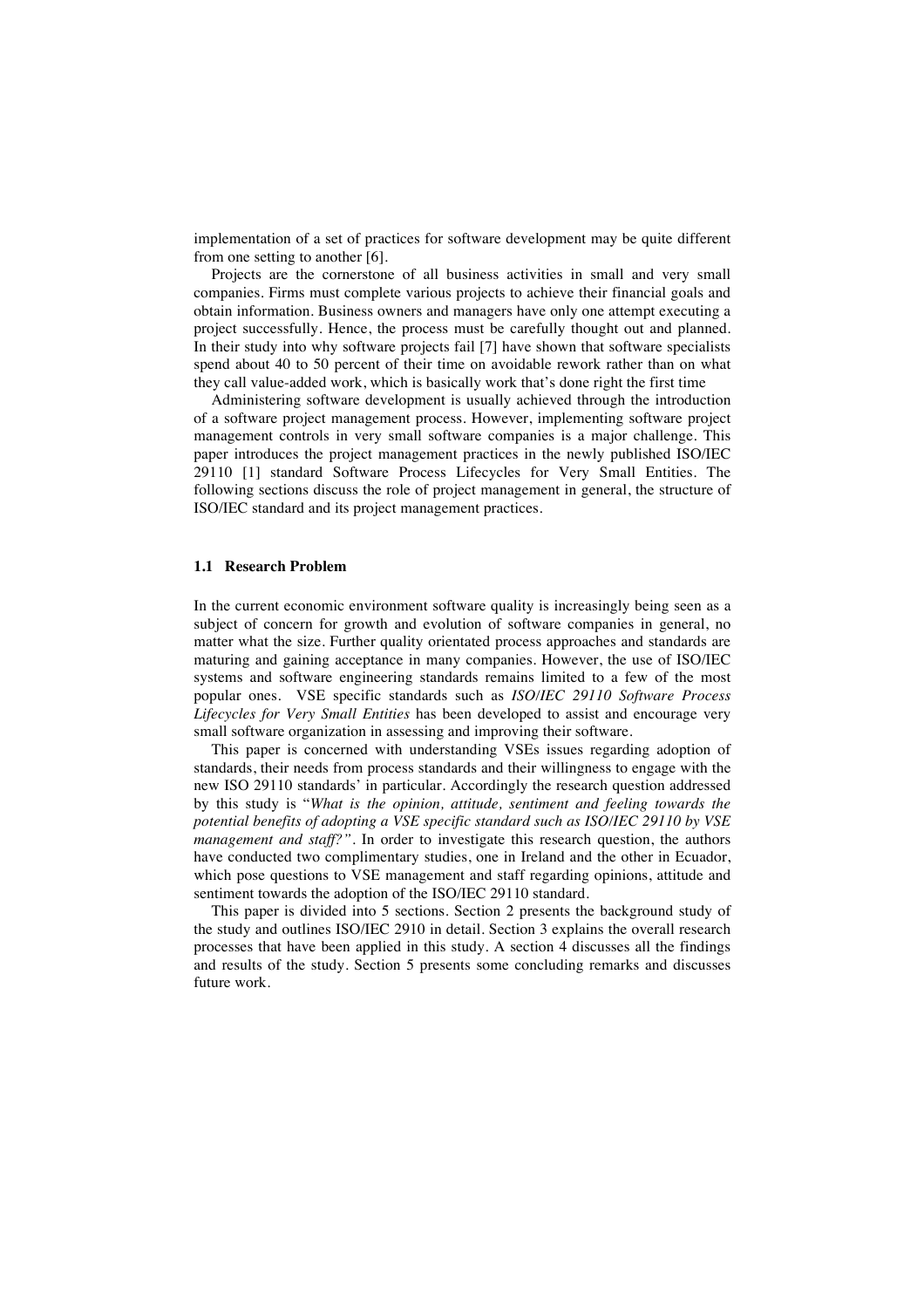# **2 ISO/IEC 29110 Standard**

The ISO/IEC 29110 standard "Lifecycle profiles for Very Small Entities" [1] is aimed at addressing the issues identified above and addresses the specific needs of VSEs [8– 10] and to tackle the issues of poor standards adoption by small companies [11–13]. The approach [14, 15] used to develop ISO/IEC 29110 started with the pre-existing international standard ISO/IEC 12207 dedicated to software process lifecycles. The overall approach consisted of three steps: (1) Selecting ISO/IEC 12207 [16] process subset applicable to VSEs of up to 25 employees; (2) Tailor the subset to fit VSE needs; and (3) Develop guidelines for VSEs.

The basic requirements of a software development process are that it should fit the needs of the project and aid project success [10]. And this need should be informed by the situational context where in the project must operate and therefore, the most suitable software development process is contingent on the context [5, 17]. The core situational characteristic of the entities targeted by ISO/IEC 29110 is size, however there are other aspects and characteristics of VSEs that may affect profile preparation or selection, such as: Business Models (commercial, contracting, in-house development, etc.); Situational factors (such as criticality, uncertainty environment, etc.); and Risk Levels. Creating one profile for each possible combination of values of the various dimensions introduced above would result in an unmanageable set of profiles. Accordingly VSE's profiles are grouped in such a way as to be applicable to more than one category.

Profile Groups are a collection of profiles which are related either by composition of processes (i.e. activities, tasks), or by capability level, or both. The "Generic" profile group has been defined [10] as applicable to a vast majority of VSEs that do not develop critical software and have typical situational factors. This profile group does not imply any specific application domain, however, it is envisaged that in the future new domain-specific sub-profiles may be developed in the future. To date the Basic Profile [1] has been published, the purpose of which is to define a software development and project management guide for performing one project at a time.

Finally, the results obtained from systematic literature review of the ISO/IEC 29110 standard [18] show that there is an increasing interest on it.

## **2.1 Engineering and management guide**

At the core of this standard is a Management and Engineering Guide (ISO/IEC 29110-5) [1] focusing on *Project Management* and *Software Implementation*. The purpose of the *Project Management* process is to establish and carry out in a systematic way the tasks of a software implementation project, which complies with the project's objectives in terms of quality, time and cost. *Project Management* generates a *Project Plan* to direct the software project. During the execution of the project *Change Requests* may cause revisions to the *Project Plan*. The project is the subject of *Project Assessment and Control* during the lifetimes of the project until the *Software Implementation* is complete and *Project Closure* occurs.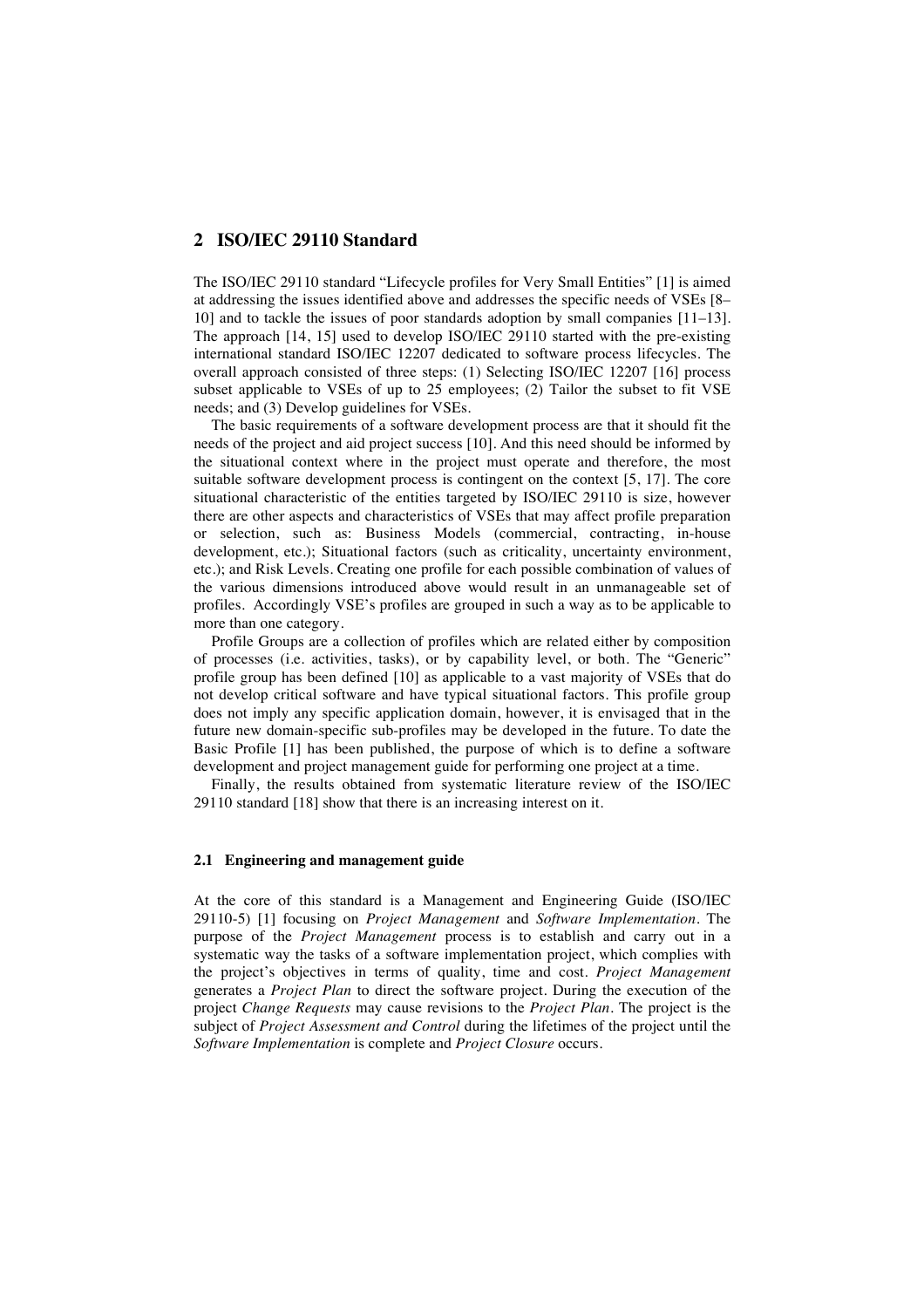Software Implementation (SI) produces a specified software system implemented as a software product or service. This process starts with the establishment of *Software Requirements*, after which *Architectural and Detailed Design* are produced. Software is the *Constructed* and verified using *Integration and Test* procedures. The final staged being *product delivery* to the customer.

Within ISO/IEC 29110, the purpose of the Project Management process is to establish and carry out in a systematic way the Tasks of the software implementation project, which allows complying with the project's Objectives in the expected quality, time and costs. It is intended to be used by the VSE to establish processes to implement any development approach or methodology including, e.g., agile, evolutionary, incremental, test driven development, etc. based on the VSE organization or project needs.

## **2.2 Deployment and Implementation Assistance**

In order to assist with the deployment of ISO/IEC 29110 and to provide guidance on the actual implementation of ISO/IEC 29110-5 in VSEs a series of *Deployment Packages* and *Implementation Guides* have been developed to define guidelines and explain in more detail the processes defined in the ISO/IEC 29110 profiles [19].

A set of *Deployment Packages* (DP) (which are freely available from [20]) are a set of artifacts developed to facilitate the implementation of a set of practices, of the selected framework, in a VSE. A DP is not a process reference model (i.e. it is not prescriptive). The elements of a typical DP are: description of processes, activities, tasks, roles and products, template, checklist, example, reference and mapping to standards and models, and a list of tools. Packages are designed such that a VSE can implement its content, without having to implement the complete framework at the same time.

To date a series of pilot projects have been completed in several countries utilizing some of the deployment packages developed [21]. For example in France, a pilot study [22] was conducted with a 14-people VSE that builds and sells counting systems about the frequenting of natural spaces and public sites. Furthermore a series of studies have been conducted to understand the perceptions [23] and potential commitment [24] of VSE management towards ISO/IEC 29110 [25].

# **3 The Research Process**

The investigation of stakeholder perception in VSEs towards the adoption of process standards and ISO/IEC 29110 in particular relies heavily on eliciting and understanding the views of those who manage and deploy the software processes in situ and the interpretation of these experiences and the reality of the situation under study. The study therefore, naturally lends itself to the application of qualitative research methods, as they are orientated towards how individuals and groups view and understand the world and construct meaning out of their experiences. Therefore, the need for a deep understanding of the issues in VSEs calls for a qualitative research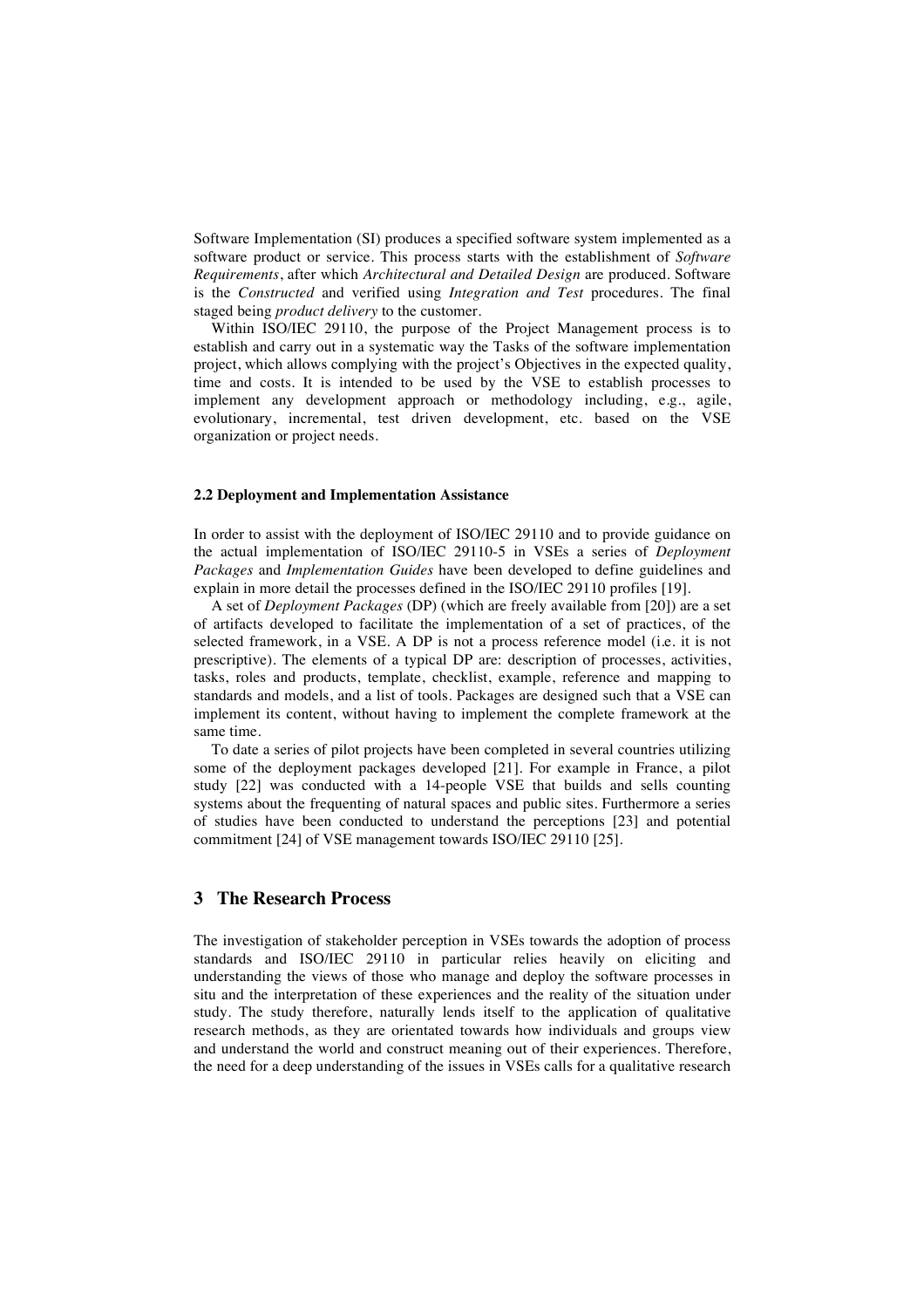approach. The objective of the present study is more focused on creating a detailed description rather than creating a theory, accordingly a pure Grounded Theory (GT) method is not applicable but only GT coding process will be used in order to assist researcher in analyzing present study data [26, 27]. As depicted in Fig. 1, this study has four main phases. In the first two phases, the data collection processes in two countries are completed utilizing individual and focus group interviews. In the third phase, GT coding process was used in analysis data. Finally the data is interpreted and presented in this paper.



**Fig 1.** Research Process

## **3.1 Data Collection Methods**

For quantitative data collection two complimentary data collection methods individual and focus group interviews. Interviews and Focus Groups are a resource-demanding data collection method; activities such as planning, conducting and analyzing are time-consuming by nature. However, interviewing people provides insight into their world; their opinions, thoughts and feelings and therefore we propose these as suitable data collections mechanisms. In particular focus groups explicitly use dynamic group interaction as part of the method to achieve enhanced data gathering, as it can for example activate details of forgotten experiences and also generate better data through wide range of responses. This means that instead of the researcher asking each person to respond to a question in turn, people are encouraged to talk to one another: asking questions, exchanging anecdotes and commenting on each other's experiences and points of view [28]. Both methods should be used properly and the sessions should be planned and executed well and with appropriate rigor in order to avoid potential sources for unwanted bias. Interviews and focus group were also recorded in order to prevent loss of information. Thus, the interviewer was able to pay more attention to the subject.

The individual interview approach was used in this study in order to discuss the topics in depth, to get respondents' candid discussion on the topic and to be able to get the depth of information of the study situation for the research context [28]. This process followed by semi-structured interviews approach which includes the openended and specific questions. This approach allowed us to gather not only the information foreseen, but also unexpected type of information. The respondents for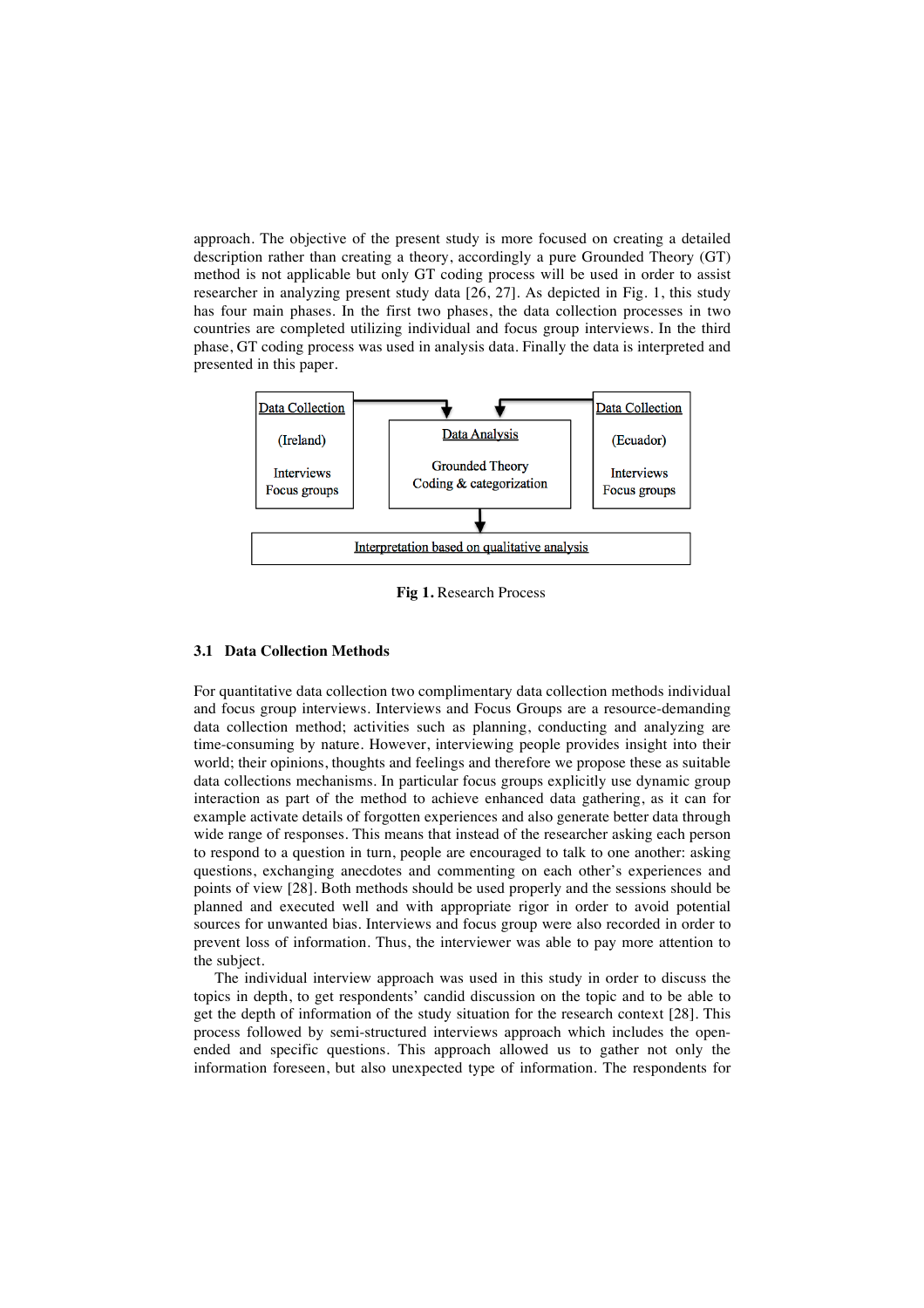the individual interview session are the managers from the identified Irish Software VSEs and went around 20 to 30 minutes in duration. Although, the approach carried out in Ecuador was tailored due to the language, cultural differences and actual development of the Ecuadorian software industry, the duration of the sessions is described in section 3.4. The use of semi-structured interviews is very frequent in the software engineering literature e.g. [29–31].

The second interview method is the focus group interview. It was used in this study because team members develop the software and the existence team interactions helped to release inhibitions amongst the team members and are from the same company as the individual interviews participants. Focus group interviews were also chosen because it was the most appropriate method to study attitudes and experiences; to explore how opinion were constructed and to understand behaviors, values and feelings [28]. Focus groups have been used in the past in software engineering scenarios as valid qualitative methods, e.g. [32, 33].

#### **3.2 Data Analysis Methods**

We followed the qualitative contents analysis method and adopted the Grounded Theory (GT) [34] data coding process to analyze all collected data and have a systematic data coding activities. This study has essentially employed the Strauss and Corbin [34] approach because the researchers have personal and professional experience on software development. It is supportive of theory building and contributes to "theoretical sensitivity", the ability to understand the data's important elements and how they contribute to theory. According to Strauss and Corbin [34], the theory that is derived from the data is more likely to resemble what is actually going on than if it were assembled from putting together a series of concepts based on experience or through speculation.

Data analysis may begin informally during interviews and continue during transcription, when recurring themes, patterns, and categories become evident. Coding is the key process in GT. It is the first step of data analysis and begins in the early stages after the first interviews for data collection. They assert that the coding procedures in GT are neither automatic nor algorithmic - "*we do not at all wish to imply rigid adherence to them*". Therefore, flexibility may be necessary in certain circumstances. There are two types of codes produced as a result of data analysis or coding. This process involves the development of the codes, code-categories and inter-relationship of categories which is based on the GT process and coding strategy. Three coding techniques proposed by GT methodology: open coding, axial coding and selective coding have been applied in order to assist researchers in analyzing qualitative data and are explained below in the context of this study. In this part all qualitative data gathered from individual interviews and focus group interviews were analyzed and coded. This process involves the development of the codes, codecategories and inter-relationship of categories based on the GT process and coding strategy [34].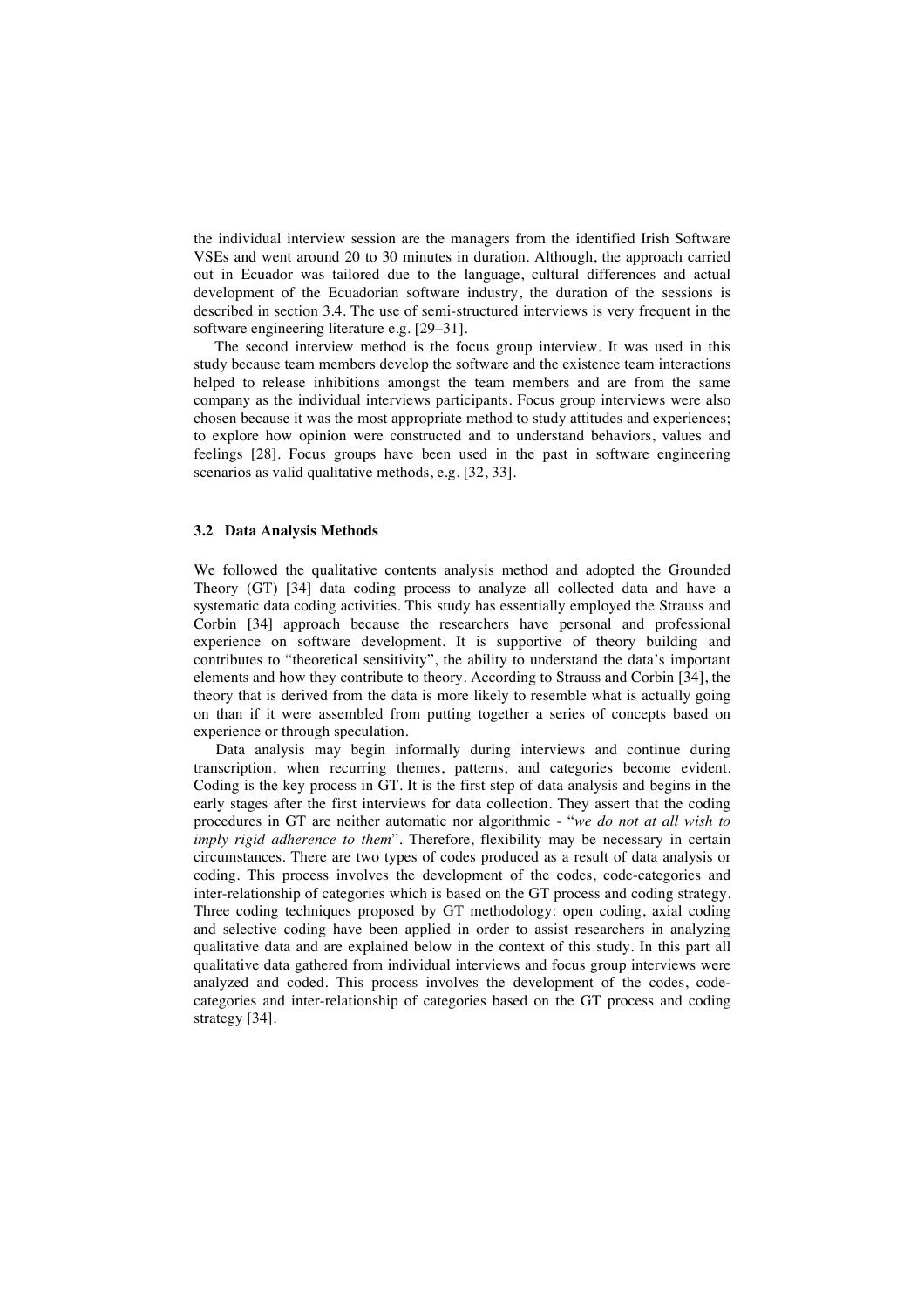## **3.3 Study Participants**

Recruiting participants is a significant challenge for any research project as they have to spend time on what are often seen as a "non-productive" activity. As two of the authors has firsthand knowledge of their local software industry (ie. Ireland and Ecuador), potential candidates from commercial software VSEs were been identified through prior working relationships. In addition, in Ecuador an e-mail invitation was distributed to 30 enterprises of Ecuadorian Association of Software (AESOFT). Despite this effort, the organizations were selected based on availability therefore it was a crucial factor for their selection, which is a common practice [35].

To ensure participants were fully informed about the implications of their involvement in the research and to comply with the issue ethics, each potential VSE was provided with a research profile. In addition, each person who agreed to participate in the research project as an interviewee was asked to notify via e-mail that confirmed that they had understood the implications of their involvement and that they were willing to participate.

Within the Ecuadorian software community 3 VSEs, representing 3 interviews and 3 focus groups, took part in the fieldwork the semi-structured interview and focus group were performed. Within Ireland 6 Irish-based VSEs, representing 6 interviews and 6 focus groups, took part in the fieldwork the semi-structured interview and focus group were performed. In Ecuador the data collection process took 3 months and in Ireland 6 months, which included identifying suitable companies, contacting and confirming potential respondents' process, conducting individual and focus group interviews process.

### **3.4 Conducting the Interview and Focus Group Sessions**

All of the interview and focus group sessions were conducted in a similar manner with one exception. In Ireland all interviews and focus groups were conducted in person at the VSE office location. However, in Ecuador on-line meetings were selected because the geographical location of the researchers (at the time of the study was conducted) and associated difficulties. Although these online forms provide many advantages over traditionally conducted meetings (e.g., savings in travelling and venue costs, participants feel more comfortable giving negative or controversial feedback), they also have distinct drawbacks, too, such as the task of the moderator can be much more demanding in online than in face-to-face settings [36].

The data was collected by conducting semi-structured interviews with Software Project Managers. Two interviews lasted approximately two hours and a half and one three hours. Conducting Semi-structured interviews instead of completely structured ones help with emergence of the real concerns of participants rather than forcing a topic that may be viewed as trivial by the participants. As the nature of the interviews had been open, when the conversation moved towards new and interesting areas relevant to the subject, the interviewer pursued and explored the new directions. Keeping this in mind, the focus group was performed with software developers,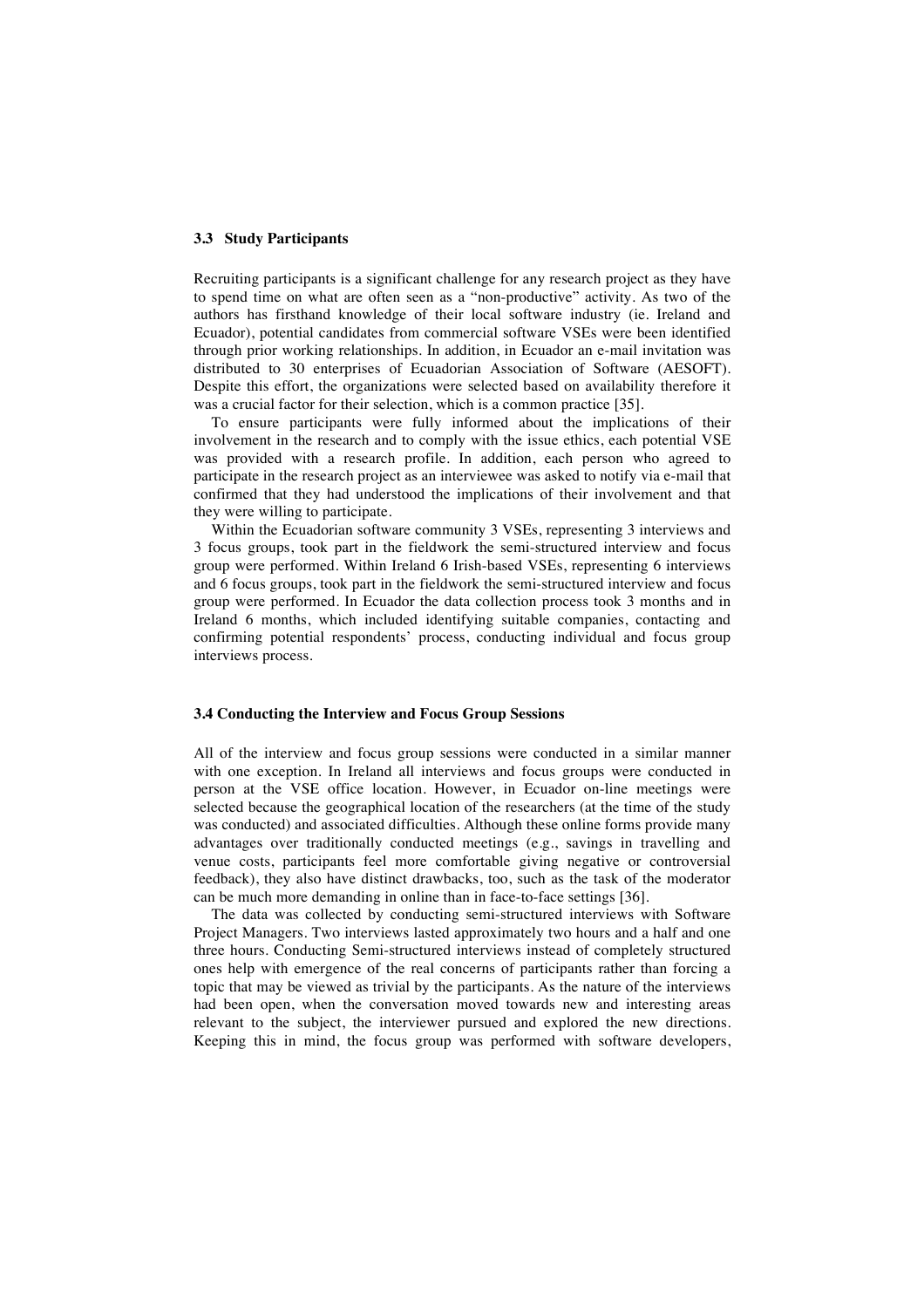lasting from one hour and a half to two hours. Again, this approach was helpful to understanding of respondents based on data collected previously.

Every meeting was voice recorded and then transcribed. A complete transcription is very time consuming, but it avoids the loss of data. In this way, it was easier to recall the content clearly and to gain a thorough insight into the all the data material. The transcriptions were used for the coding of data in the subsequent analysis phase.

# **4 Study Findings and Discussion**

From the qualitative data analysis process, which adopted the GT coding approach, we categorise the issues into several identified categories as shown in table 1. The details of the main categories are presented below, which grouped and listed out in detail the important variable that was gathered from the analysis of understanding the actual software process development in very small companies.

| <b>Sub Category</b>               | Category                | <b>Main Category</b> |
|-----------------------------------|-------------------------|----------------------|
| High Awareness on Standard        | Level of Interest       |                      |
| <b>Standard Benefit Awareness</b> | and Awareness           | Quality              |
| Low Acceptable                    | Level of Acceptance     | Standard             |
| Less Priority                     |                         | Acceptance<br>Level  |
| Perceived Need                    | <b>Barriers Towards</b> |                      |
| Resource Demand                   | Adoption                |                      |

**Table 1.** GT Themes, core categories and categories

## **4.1 Level of Interest and Awareness**

This category explains VSEs level of interest and awareness regarding software quality standards in general and of ISO/IEC 29110 in particular. Our analysis has shown that there is an interest and awareness about software process standards and the potential benefits from having a quality standard especially the ISO standards. Leading to a quality product, create consistency, improve company image, create consistency in development work, improve work process and good for business are the main points that the interviewees gave, which indicates VSEs high awareness and interest about the benefit of having software quality standard. One company explicitly expressed that the company had planned to adopt the ISO 9000 but due to several constraints as have been discussed above made the plans to be put on hold. This situation shows that VSEs have an interest and are aware about the benefit adopting software quality standard. This level of interest and awareness is illustrated in the following interview extracts: *"Yes we do plan too, but since we started we have growth so quickly… we spend time learning how we want to do… we started to put those processes in place so when we grow we have a good platform."* and *"They [software quality standard] are nice. It would be great to have them in order to have a consistence software process up and running."*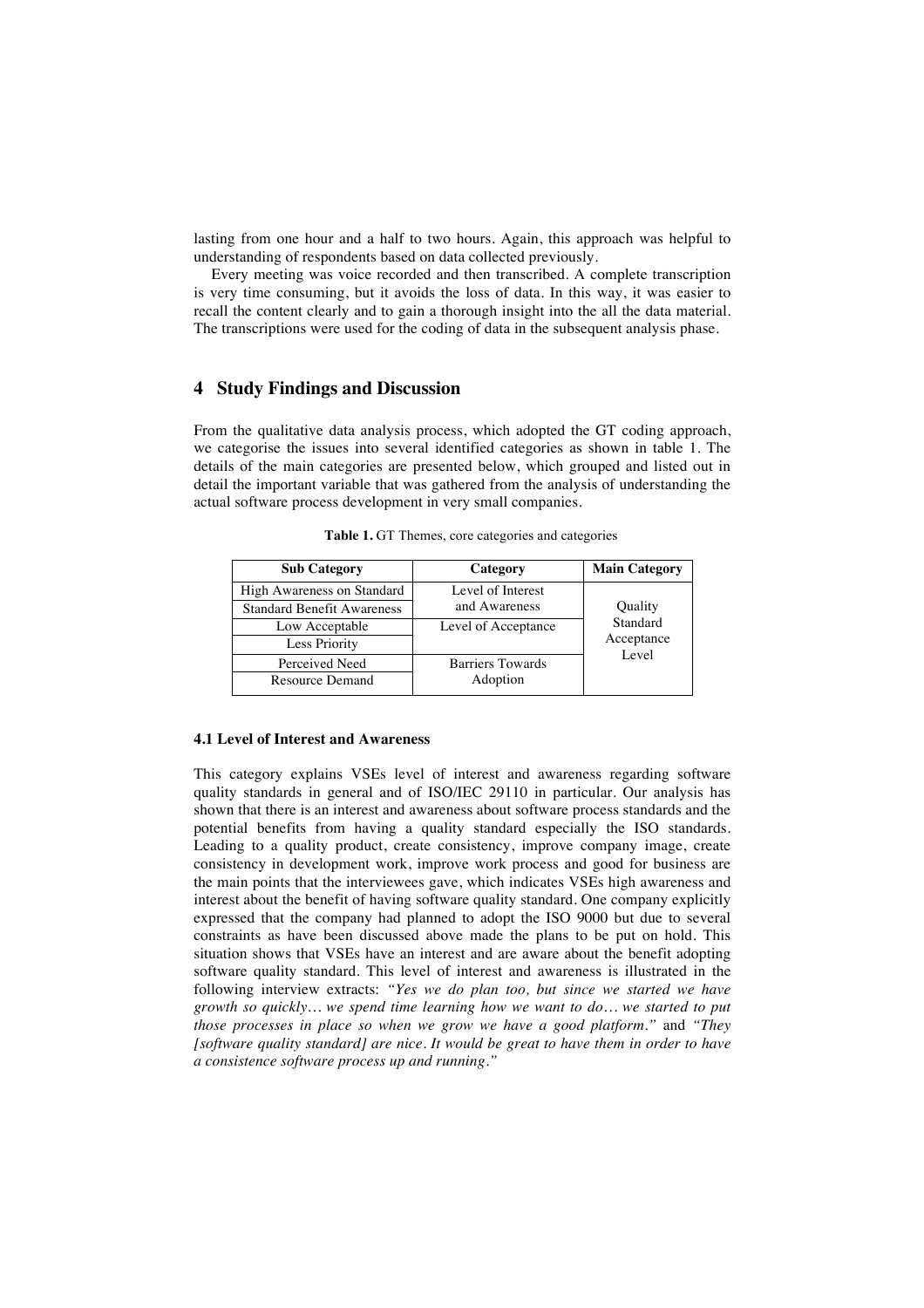The analysis has also shown that there is an indicator that small companies are interested and are aware about software process and quality standards. The interviewed companies believe that the potential benefits from having a quality standard, and in particular ISO/IEC 29110, could be a quality product, improving company image, improving work process, creating consistency in development work, making the business more profitable because less time is spent on non-productive work. As one interview subject explained "*I think it [standard] is necessary, let us not beat around the bush, but you have to adapt it to the reality of the company. As I told you, each reality is different ... so I have assumed few things and implemented few things because it is necessary. You cannot live without it*". This concept was backed up by another who explained "*If you could achieve the standard ... eventually you could decrease the costs because you would have a defined process*". Finally a further participant remarked, "*The great benefit is a more controlled software development process so take less time to finish* …"

## **4.2 Level of Acceptance**

Based on the analysis of the data the researchers found that none of the VSEs are or have plans to adopt or accredited any particular standard in their software development process. Interview data analysis identified several reasons that have been divided to 2 main subcategories (*Low Acceptable* and *Less Priority*) in order to understand the problem in adopting standards. The first subcategory is on the low standard acceptable issues, which is due to the perception that process standards are overly involved / complicated and lacking in detailed implementation guidance.

The Level of Acceptance is low because none of the companies are accredited to or have plans to adopt any particular lightweight software quality standard. They argue that the software quality standards are not tailored with the current development process so it is a big challenge. The following three interview extracts describe this situation: "*There is still a lot to do, to document*"; "*Many companies do not adopt the standards as they are cumbersome and will not have a return on investment*"; and "*I think the first step is to have our well-defined process, we probably need to have our own product, and I think the next step is to address the quality issues*".

The second subcategory in this part is on the low priority issues. The interviews analysis also indicates that a software quality standard is a low priority task in software development process and activities in VSEs. The interviewees have explained several reasons, which indicate this situation. Not compulsory or low demand of the accreditation to standards from their client is the main reasons given by all the interviewees. Higher quality of code and delivery time are seen as more important that the evaluation of the development process. Software quality standards were seen as 'sale tool' only. They also responded that current software quality standard objective such as encapsulated in standards such as ISO 9000 are more toward on the management and services of the software development process rather than a software technical issues and product. They also believed that the software quality standards are built for the big companies rather than for VSEs. This is illustrated in these interview extracts: *"If you want to get done quickly then what you need is focusing to the output not the process*"; *"A lot of process in quality standard*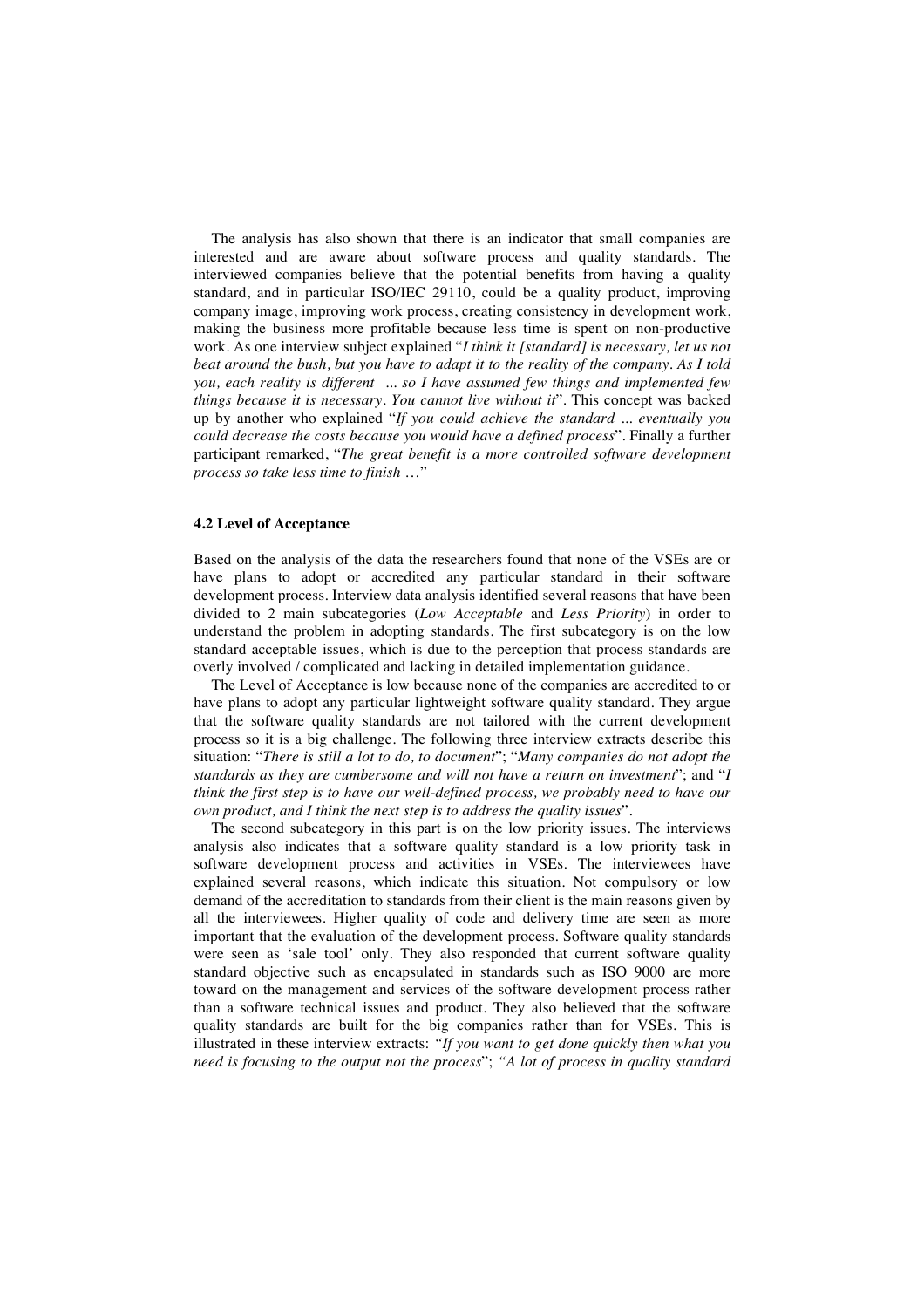*is nonsense. Some ISO standards tell you to do XYZ steps but they may be not being beneficial to our business"*; "*We do informal research if we found something cool article I will try to followed to improve our process. But seriously standards quality is not on my list"* and *"Standard is just a sale tool."*

## **4.3 Barriers to Adoption**

This category explains the barriers to adoption in particular die to a lack of *Perceived Needs* and a high level of perceived *Resource needs*.

The data analysis indicates that VSE believe that they do not need it because they are small and have limited resources in the company. They were not interested in adopting any quality standard due to the cost, time and effort involved. In addition, there are perceived difficulties in implementing a new process that everyone can understand and follow clearly. One company in relation to CMMI explained such barriers as "*These methodologies [such as CMMI] are still very large for our size. There are still a gap between our human resource and our financial resources*". Another remarked on the effect of people related perceptions as barriers by stating that "*I just tell you the people. People should be involved ... there is always resistance to change*".

On a related point one participant highlighted the need for integration to counteract barriers by stating "*You have to do it along with the daily work ... paper can withstand all but you have to put it into practice, too*". Another company explained that "*We made up our own methodology, it was adapted to our reality and it works, we need agility, unfortunately we also need to have formal documentation otherwise the customer relationships are complicated but I cannot overburden*".

In addition, the adoption of standards would require additional resources which would have an additional cost to the company. Participants also believed that the processes as described in software standards are not easy to actually tailor and implement in these organizations. For example, the view was consistently expressed that current software quality standards such as ISO9000 cannot be adapted and followed. In relation to that, all the interviewees believed that involving or adapting software quality standard in their process will increase the project cost and delay the project delivery. Meanwhile, they argue that the process involved software quality standards are not tailored with the current development process, which are more brief, informal and very light in process. The following interview extracts describe this situation: *"In a company of our size they [standards] would not necessarily add value… we would need more sophisticated process if we were a larger company"*; and *"Too much documentation and you need somebody to just work on the software process alone. Because our developers are busy with coding, documentation is the last thing they do."*

Furthermore, the analysis also indicates that the lack of requirement from the market in general and their customer in particular has contributed to low acceptance of such standards. During the interviews it was also shown that accreditation against software quality standards is only important when companies involved or plan to work with the government bodies or state agencies that have such a requirement. Contributing to this is the fact that most VSEs clients are private, small or individual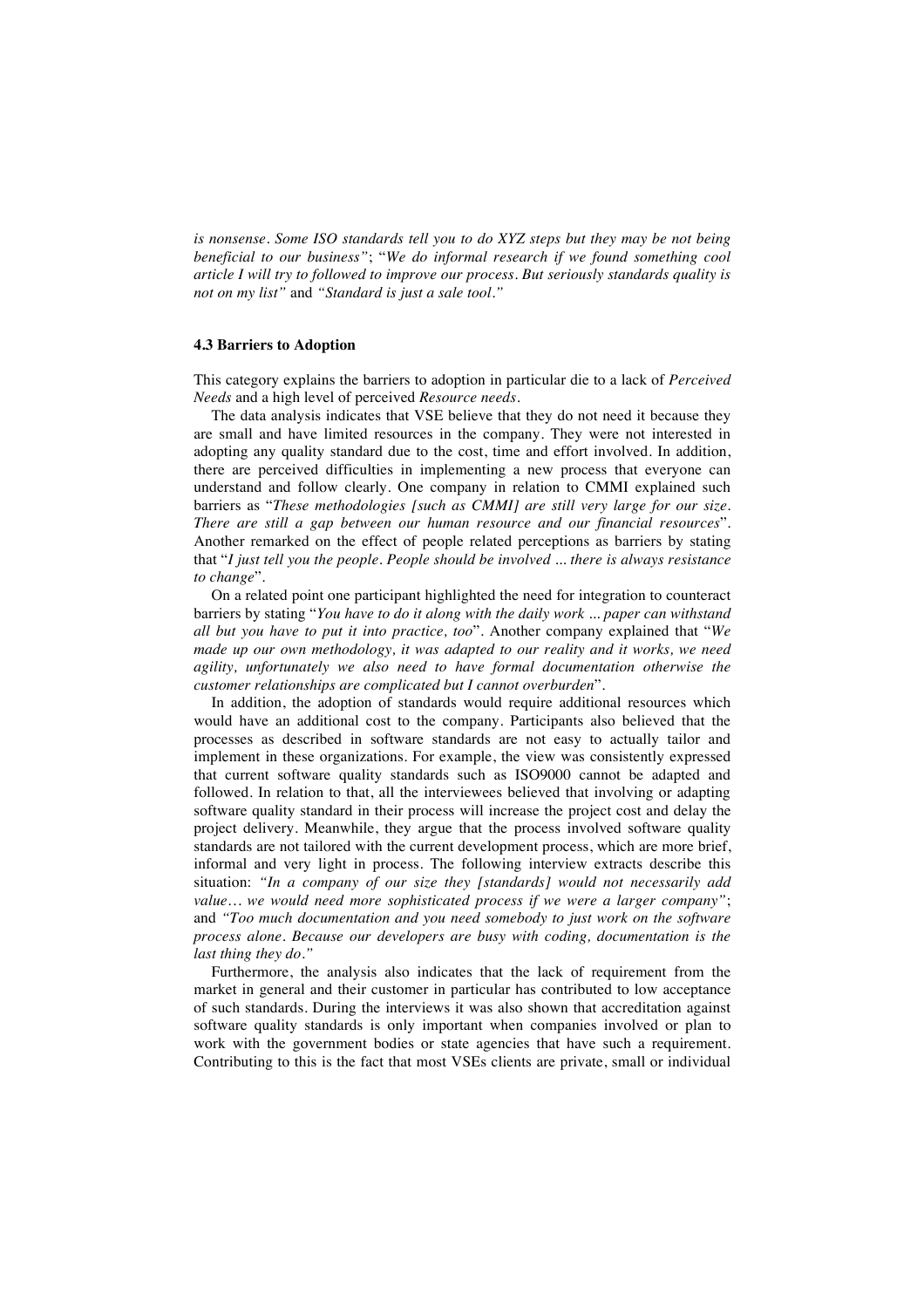companies which do not have a standards accreditation requirement. The following interview extracts best describe this situation: *"We had never had a problem selling our stuff or not selling our stuff because of an ISO standard. Microsoft Windows standard are sometimes important, but ISO who cares!"* and *"I never heard anything from sales that we couldn't sell anything because of lack of ISO standard."*

## **4.4 Requirements of a Standard**

In order to understand more about software quality standards in VSEs, we asked the interviewees the criteria they considered important in a software quality standard. The purpose here is to understand in detail the criteria that VSEs consider is important in order to encourage among small companies the adoption of a software quality standard such as ISO/IEC 29110. The respondents indicated that it requires a number of issues to be addressed such as:

- Minimum overhead of resources (time, people and financial)
- More information about the standards such as guidelines, deployment packages and certification process scheme.
- Papers about case studies of its adoption in terms of time required, workload and lessons learned.
- Expert Assistance and detailed guidelines
- Provide clear templates
- Provide workshop and/or training on how to actually apply it

Although not all participants were knowledgeable in software quality standards, all of them agreed that ISO/IEC 29110 could be helpful. As a project manager in one of the companies, which is EFQM certified company, said: "*I think and I am increasingly convinced that many past years with adequate knowledge could be compressed into a tablet ... we have done things differently*".

# **5 Conclusions**

The issues identified can be as: the level of acceptance, level of awareness and new standard criteria. The first category has prevailed that the acceptance level of any type or model of software quality standard in VSEs is very low and less priority. The reasons are mainly related to the low level of customer or market requirement, lack of resources and, lengthy and difficult procedures. However, the analysis also showed that the level of awareness of software quality standards and its advantage are high and there are some initiatives or plans to adopt in the not near future. The third category indicates the criteria needed or proposed by the VSEs, which include the detail guideline and assistance, less overhead and resources and aligned with VSEs current process, that must be aware in order to encourage or to attract VSEs seriously involved in software quality standards.

As ISO/IEC 29110 is an emerging standard there is much work yet to be completed. The main remaining work item is to finalize the development of the remaining profiles and the development of additional Profile Groups for other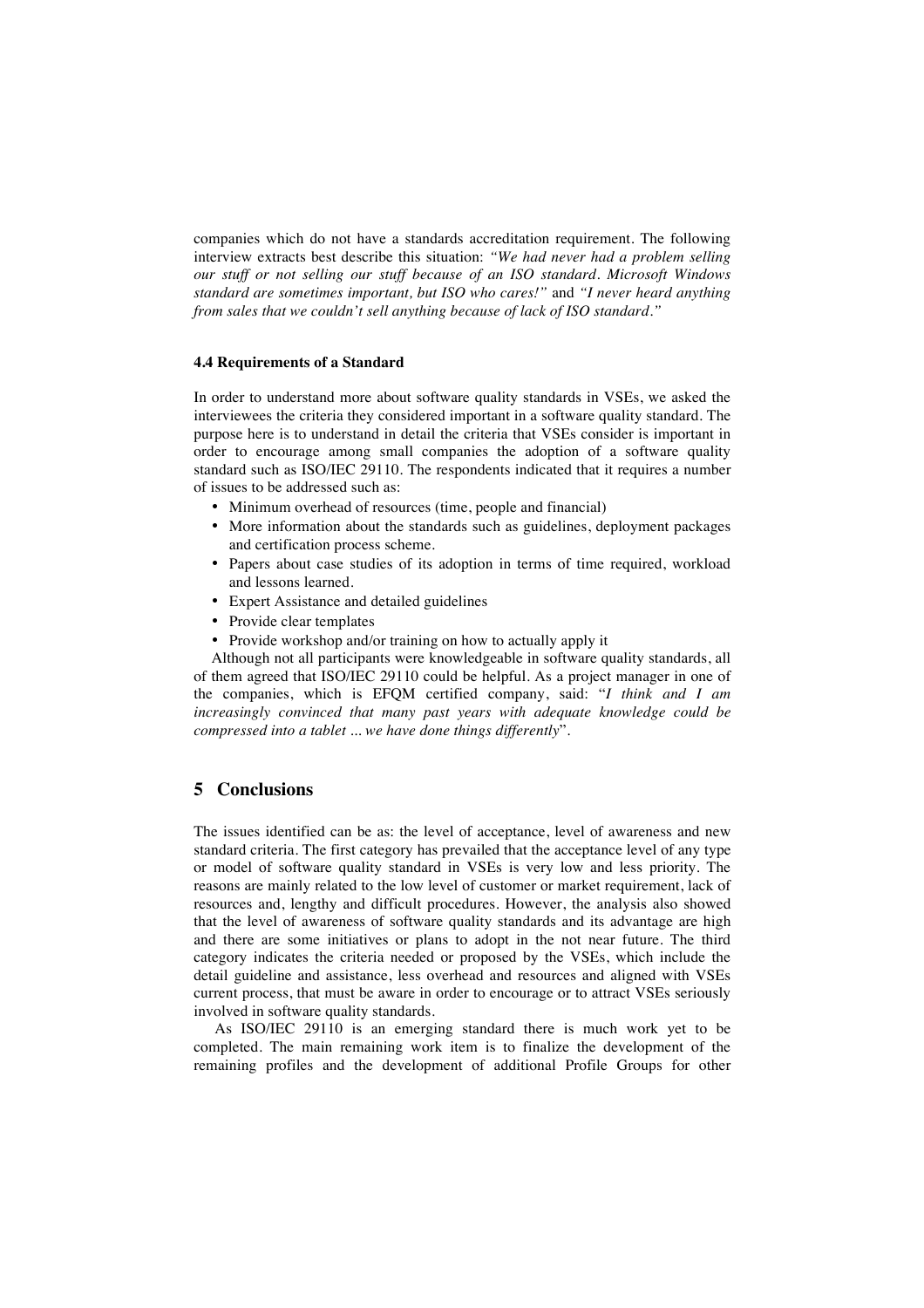domains such as critical software, game industry [37], scientific software development are being studied. In addition, recently, the ISO working group was mandated to develop a standard for VSEs developing systems engineering [38, 39] and is investigating ITSM [40] and agile development approaches [41].

The relationship between the success of a software company and the software process it utilized has been investigated [42–44] showing the need for all organizations, not just VSEs to pay attention to software process practices such as ISO standards [45]. Here fore ultimately it is the position of the authors that standards such as ISO/IEC 29110 have a potential important impact on the software industry.

**Acknowledgments:** The Irish elements of this study were supported, in part, by Science Foundation Ireland grant 03/CE2/I303\_1 to Lero, the Irish Software Engineering Research Centre (www.lero.ie).

# **References**

- 1. International Organization for Standardization (ISO): ISO/IEC TR 29110-5-1-2 Software engineering - Lifecycle profiles for Very Small Entities (VSEs) Part 5-1-2: Management and engineering guide: Generic profile group: Basic profile. , Geneva (2011).
- 2. Laporte, C.Y., Alexandre, S., O'Connor, R.V.: A Software Engineering Lifecycle Standard for Very Small Enterprises. In: O'Connor, R., Baddoo, N., Smolander, K., and Messnarz, R. (eds.) Proceedings of EuroSPI. pp. 129–141. Springer, Heidelberg (2008).
- 3. Ryan, S., O'Connor, R.V.: Acquiring and sharing tacit knowledge in software development teams: An empirical study. Information and Software Technology. 55, 1614–1624 (2013).
- 4. Ryan, S., O'Connor, R.V.: Development of a team measure for tacit knowledge in software development teams. Journal of Systems and Software. 82, 229–240 (2009).
- 5. Clarke, P., O'Connor, R.V.: The situational factors that affect the software development process: Towards a comprehensive reference framework. Journal of Information and Software Technology. 54, 433–447 (2012).
- 6. Jeners, S., Clarke, P., O'Connor, R.V., Buglione, L., Lepmets, M.: Harmonizing Software Development Processes with Software Development Settings – A Systematic Approach. In: McCafery, F., O'Connor, R.V., and Messnarz, R. (eds.) Systems, Software and Services Process Improvement. pp. 167–178. Springer-Verlag (2013).
- 7. Charette, R.N.: Why Software Fails. IEEE Spectrum. 42, 42–49 (2005).
- 8. O'Connor, R., Laporte, C.: Deploying Lifecycle Profiles for Very Small Entities: An Early Stage Industry View. In: O'Connor, R., Rout, T., McCaffery, F., and Dorling, A. (eds.) Software Process Improvement and Capability Determination. pp. 227–230. Springer-Verlag, Heidelberg (2011).
- 9. O'Connor, R., Laporte, C.Y.: Using ISO/IEC 29110 to Harness Process Improvement in Very Small Entities. In: O'Connor, R.V., Pries-Heje, J., and Messnarz, R. (eds.) Workshop on SPI in SMEs, 18th European Software Process Improvement Conference. pp. 225–235. Springer-Verlag, Heidelberg (2011).
- 10. O'Connor, R., Laporte, C.Y.: Towards the provision of assistance for very small entities in deploying software lifecycle standards. Proceedings of the 11th International Conference on Product Focused Software (PROFES '10). pp. 4–7. ACM (2010).
- 11. Coleman, G., O'Connor, R.: Investigating software process in practice: A grounded theory perspective. Journal of Systems and Software. 81, 772–784 (2008).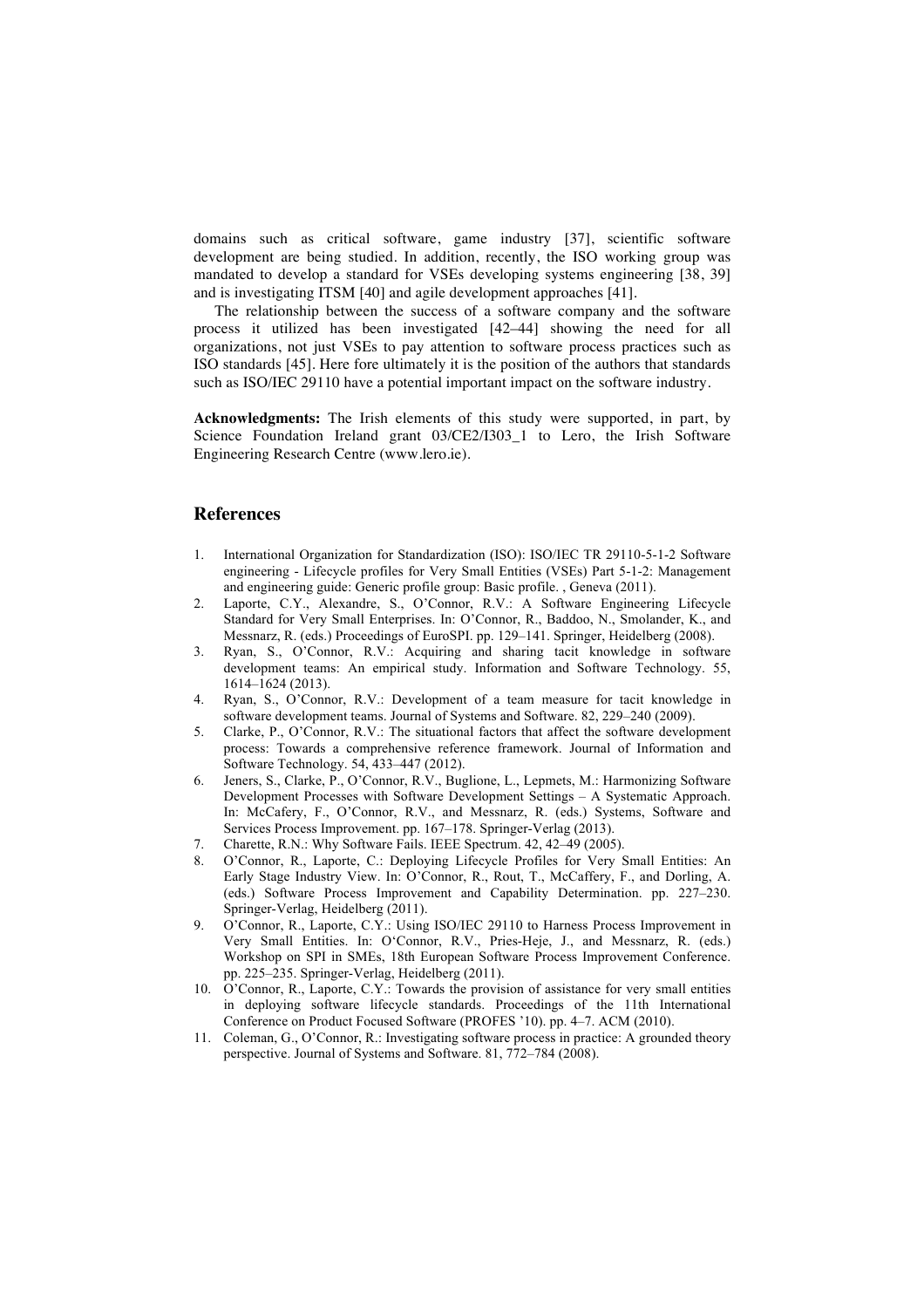- 12. O'Connor, R., Coleman, G.: Ignoring" Best Practice": Why Irish Software SMEs are Rejecting CMMI and ISO 9000. Australasian Journal of Information Systems. 16, (2009).
- 13. O'Connor, R.V.: Evaluating Management Sentiment towards ISO/IEC 29110 in Very Small Software Development Companies. In: Mas, A., Mesquida, A., Rout, T., O'Connor, R., and Dorling, A. (eds.) Software Process Improvement and Capability Determination. pp. 277–281. Springer-Verlag, Heidelberg (2012).
- 14. O'Connor, R.V., Laporte, C.Y.: An Innovative Approach to the Development of an International Software Process Lifecycle Standard for Very Small Entities. International Journal of Information Technology Systems Approach. 7, 1–22 (2014).
- 15. Laporte, C.Y., O'Connor, R., Fanmuy, G.: International Systems and Software Engineering Standards for Very Small Entities. CrossTalk - The Journal of Defense Software Engineering. 26, 28–33 (2013).
- 16. Clarke, P., O'Connor, R.: Harnessing ISO/IEC 12207 to Examine the Extent of SPI Activity in an Organisation. In: Riel, A., O'Connor, R., Tichkiewitch, S., and Messnarz, R. (eds.) EuroSPI 2010. pp. 25–36. Springer, Heidelberg (2010).
- 17. Jeners, S., O'Connor, R.V., Clarke, P., Lichter, H., Lepmets, M., Buglione, L.: Harnessing software development contexts to inform software process selection decisions. Software Quality Professional. 16, 35–36 (2013).
- 18. Moreno-Campos, E., Sanchez-Gordon, M.-L., Colomo-Palacios, R., Amescua Seco, A.: Towards Measuring the Impact of the ISO/IEC 29110 Standard: A Systematic Review. In: Barafort, B., O'Connor, R.V., Poth, A., and Messnarz, R. (eds.) Systems, Software and Services Process Improvement. pp. 1–12. Springer-Verlag, Heidelberg (2014).
- 19. Laporte, C.Y.: Contributions to Software Engineering and the Development and Deployment of International Software Engineering Standards for Very Small Entities (PhD thesis of the Université de Bretagne Occidentale), (2009).
- 20. ISO/IEC JCT1/SC7 Working Group 24 Deployment Packages repository, http://profs.logti.etsmtl.ca/claporte/English/VSE/index.html.
- 21. O'Connor, R.V., Sanders, M.: Lessons from a Pilot Implementation of ISO/IEC 29110 in a Group of Very Small Irish Companies. In: Woronowicz, T., Rout, T., O'Connor, R.V., and Dorling, A. (eds.) Software Process Improvement and Capability Determination. pp. 243–246. Springer-Verlag, Heidelberg (2013).
- 22. Ribaud, V., Saliou, P., O'Connor, R., Laporte, C.: Software Engineering Support Activities for Very Small Entities. In: Riel, A., O'Connor, R., Tichkiewitch, S., and Messnarz, R. (eds.) Systems, Software and Services Process Improvement. pp. 165–176. Springer-Verlag, Heidelberg (2010).
- 23. Basri, S., O'Connor, R.V.: Understanding the Perception of Very Small Software Companies towards the Adoption of Process Standards. In: Riel, A., O'Connor, R.V., Tichkiewitch, S., and Messnarz, R. (eds.) Systems, Software and Services Process Improvement. pp. 153–164. Springer-Verlag, Heidelberg (2010).
- 24. O'Connor, R., Basri, S., Coleman, G.: Exploring Managerial Commitment towards SPI in Small and Very Small Enterprises. In: Riel, A., O'Connor, R., Tichkiewitch, S., and Messnarz, R. (eds.) Systems, Software and Services Process Improvement. pp. 268–279. Springer-Verlag, Heidelberg (2010).
- 25. Basri, S., O'Connor, R.: Organizational Commitment Towards Software Process Improvement An Irish Software VSEs Case Study. Proceedings of 4th International Symposium on Information Technology 2010 (ITSim 2010). pp. 1456–1461. IEEE, Malaysia (2010).
- 26. Hoda, R., Noble, J., Marshall, S.: Developing a grounded theory to explain the practices of self-organizing Agile teams. Empirical Software Engineering. 17, 609–639 (2012).
- 27. O'Connor, R.: Using Grounded Theory Coding Mechanisms to Analyze Case Study and Focus Group Data in the Context of Software Process Research. In: Mora, M, et al, (eds.)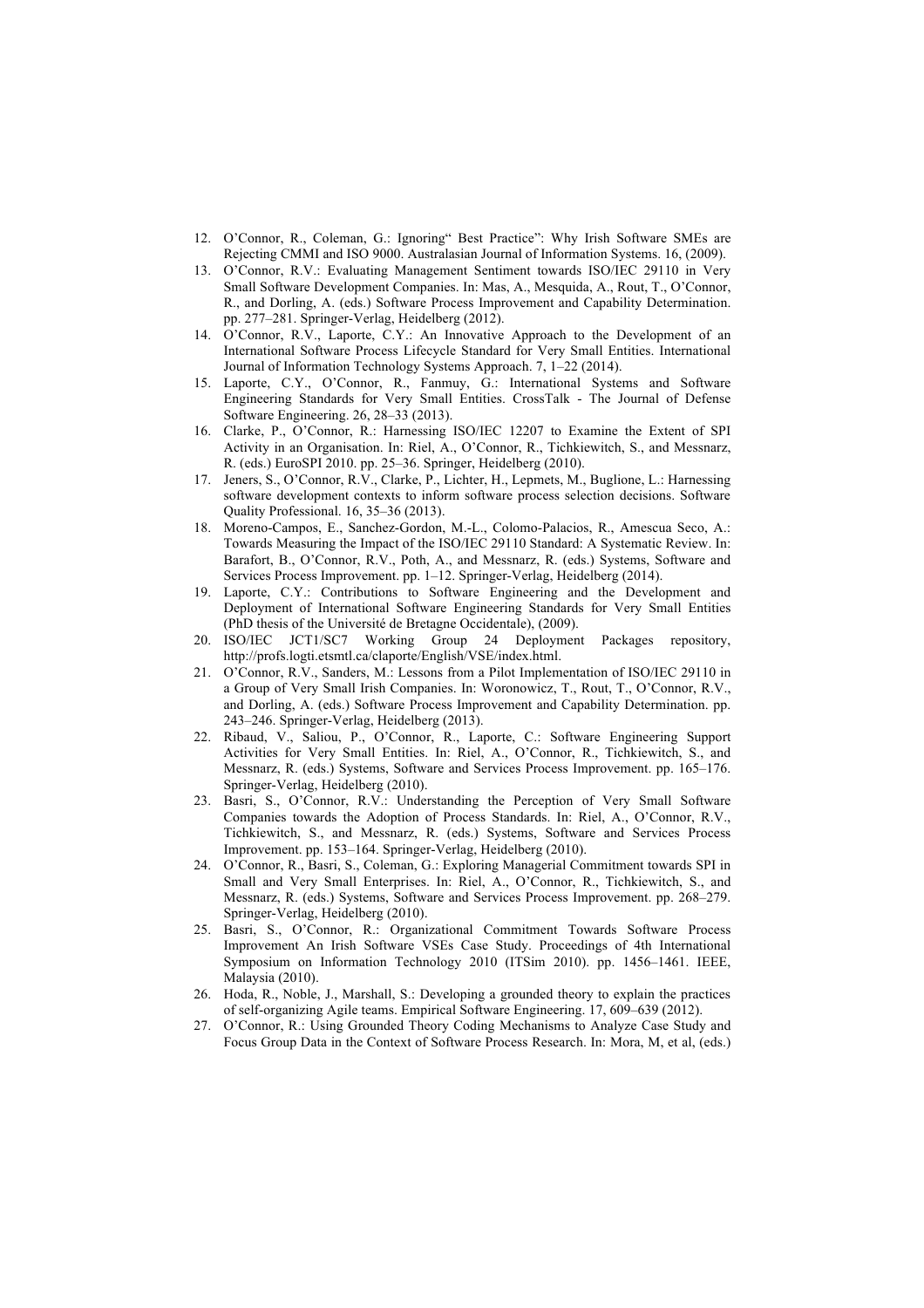Research Methodologies, Innovations and Philosophies in Software Systems Engineering and Information Systems: pp. 256–270. IGI Global (2012).

- 28. Patton, M.Q.: Qualitative Evaluation and Research Methods. Sage Publications, Inc, Newbury Park, CA (2002).
- 29. Colomo-Palacios, R., Casado-Lumbreras, C., Soto-Acosta, P., García-Peñalvo, F.J., Tovar, E.: Project managers in global software development teams: a study of the effects on productivity and performance. Software Quality Journal. 22, 3–19 (2014).
- 30. Casado-Lumbreras, C., Colomo-Palacios, R., Ogwueleka, F.N., Sanjay, M.: Software development outsourcing: challenges and opportunities in Nigeria. Journal of Global Information Technology Management. 17, 267–282 (2014).
- 31. Herranz Sánchez, E., Colomo-Palacios, R., de Amescua Seco, A., Yilmaz, M.: Gamification as a disruptive factor in software process improvement initiatives. Journal of Universal Computer Science. 20, 885–906 (2014).
- 32. Colomo-Palacios, R., Soto-Acosta, P., García-Peñalvo, F.J., García-Crespo, Á.: A study of the impact of global software development in packaged software release planning. Journal of Universal Computer Science. 18, 2646–2668 (2012).
- 33. Colomo-Palacios, R., Casado-Lumbreras, C., Soto-Acosta, P., Misra, S., García-Peñalvo, F.J.: Analyzing human resource management practices within the GSD context. Journal of Universal Computer Science. 15, 30–54 (2012).
- 34. Strauss, A., Corbin, J.M.: Basics of Qualitative Research: Techniques and Procedures for Developing Grounded Theory. SAGE Publications, Inc, Thousand Oaks, CA (1998).
- 35. Benbasat, I., Goldstein, D., Mea, M.: The Case Research Strategy in Studies of Information Systems. MIS Quarterly. 11, 369–386 (1987).
- 36. Kontio, J., Lehtola, L., Bragge, J.: Using the focus group method in software engineering: obtaining practitioner and user experiences. Proceedings of the 2004 International Symposium on Empirical Software Engineering, ISESE'04. pp. 271–280. IEEE (2004).
- 37. O'Hagan, A.O., Coleman, G., O'Connor, R.V.: Software Development Processes for Games: A Systematic Literature Review. In: Barafort, B., O'Connor, R.V., Poth, A., and Messnarz, R. (eds.) Systems, Software and Services Process Improvement. pp. 182–193. Springer-Verlag (2014).
- 38. Laporte, C.Y., O'Connor, R.V., Barafort, B., O'Connor, R. V., Messnarz, R.: A Systems Process Lifecycle Standard for Very Small Entities: Development and Pilot Trials. Systems, Software and Services Process Improvement. Springer-Verlag (2014).
- 39. Laporte, C.Y., O'Connor, R.V.: Systems and Software Engineering Standards for Very Small Entities: Implementation and Initial Results. Proceedings of the 9th International Conference on the Quality of Information and Communications Technology (QUATIC). pp. 38–47. , Portugal (2014).
- 40. Mora, M., Raisinghani, M., O'Connor, R.V., Gomez, J., Gelman, O.: An Extensive Review of IT Service Design in Seven International ITSM Processes Frameworks: Part I. International Journal of Information Technologies and Systems Approach. 7 (2), (2014).
- 41. Galván-Cruz, S., Mora, M., Connor, R., Acosta-Escalante, F., Alvarez, F.: On project management process in agile systems development methodologies and the ISO/IEC 29110 standard (entry profile). International Conference on Informatics and Computing (CNCIIC-ANIEI). , Mexico (2014).
- 42. Clarke, P., O'Connor, R.V.: The influence of SPI on business success in software SMEs: An empirical study. Journal of Systems and Software. 85, 2356–2367 (2012).
- 43. Clarke, P., O'Connor, R.V.: Business success in software sMEs: Recommendations for future SPI studies. In: Winkler, D., O'Connor, R.V., and Messnarz, R. (eds.) EuroSPI 2012. pp. 1–12. Springer, Heidelberg (2012).
- 44. O'Connor, R.V., Basri, S.: Understanding the role of knowledge management in software development: a case study in very small companies. International Journal of Systems and Service-Oriented Engineering. 4, 39–52 (2014).